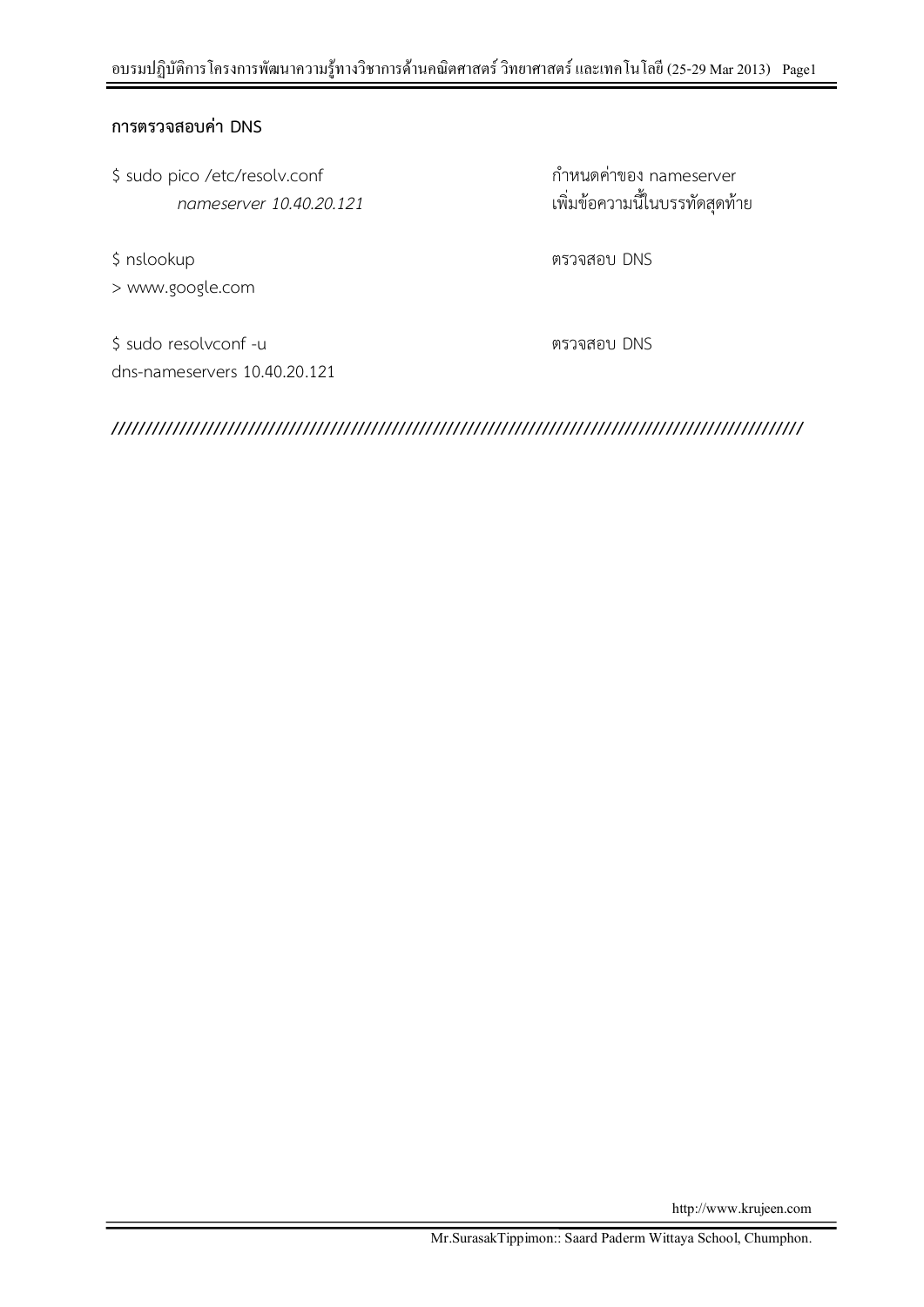## **การติดตั้ง Grader**

| \$ sudo apt-get update<br>\$ sudo apt-get upgrade<br>\$ sudo apt-get install flex g++ libmysql++-dev php5 apache2 mysql-server php5-mysql<br>php5-gd php5-cli mono-gmcs subversion cvs git build-essential checkinstall | เซ็คการ update server<br>update server<br>ติดตั้ง                                        |
|-------------------------------------------------------------------------------------------------------------------------------------------------------------------------------------------------------------------------|------------------------------------------------------------------------------------------|
| \$ sudo /etc/init.d/mysql start                                                                                                                                                                                         | start mysql                                                                              |
| \$ wget http://10.1.23.200/download/hustoj.tar.gz<br>\$ sudo /usr/sbin/useradd -m -u 1536 judge                                                                                                                         | download ไฟล์ hustoj.tar.gz                                                              |
| \$ tar -zxvf hustoj.tar.gz<br>\$ cd hustoj/core<br>\$ sudo ./make.sh                                                                                                                                                    | แตกไฟล์ hustoj.tar.gz<br>เข้ามาที่ /home/grader/hustoj/core<br>ทำการ make ไฟล์           |
| \$ pico /home/grader/hustoj/web/include/db_info.inc.php<br>static \$DB HOST="localhost";<br>static \$DB NAME="jol";<br>static \$DB_USER="root";<br>static \$DB_PASS="123456";                                           | แก้ DB User/Pass/Name                                                                    |
| \$ cd /home/grader/hustoj/<br>\$ sudo cp -R web /var/www/JudgeOnline<br>\$ sudo chmod -R 771 /var/www/JudgeOnline                                                                                                       | ย้ายไปที่ /home/grader/hustoj/<br>chmod ไฟล์                                             |
| \$ sudo chown -R www-data /var/www/JudgeOnline<br>\$ mysql -u root -p<br>mysql > set names utf8;<br>mysql > create database jol;<br>mysql > exit;                                                                       | ให้ Insert mysql password 123456<br>กำหนดภาษา utf8<br>สร้างฐานข้อมูล jol<br>ออกจาก mysql |
| \$ cd component<br>\$ sudo mysql -h localhost -u root -p jol < db.sql                                                                                                                                                   | อยู่ที่ /home/grader/hustoj/component<br>ให้ insert mysql password 123456                |
| \$ sudo mkdir /home/judge/etc                                                                                                                                                                                           |                                                                                          |

\$ sudo mkdir /home/judge/data \$ sudo mkdir /home/judge/log \$ sudo mkdir /home/judge/run0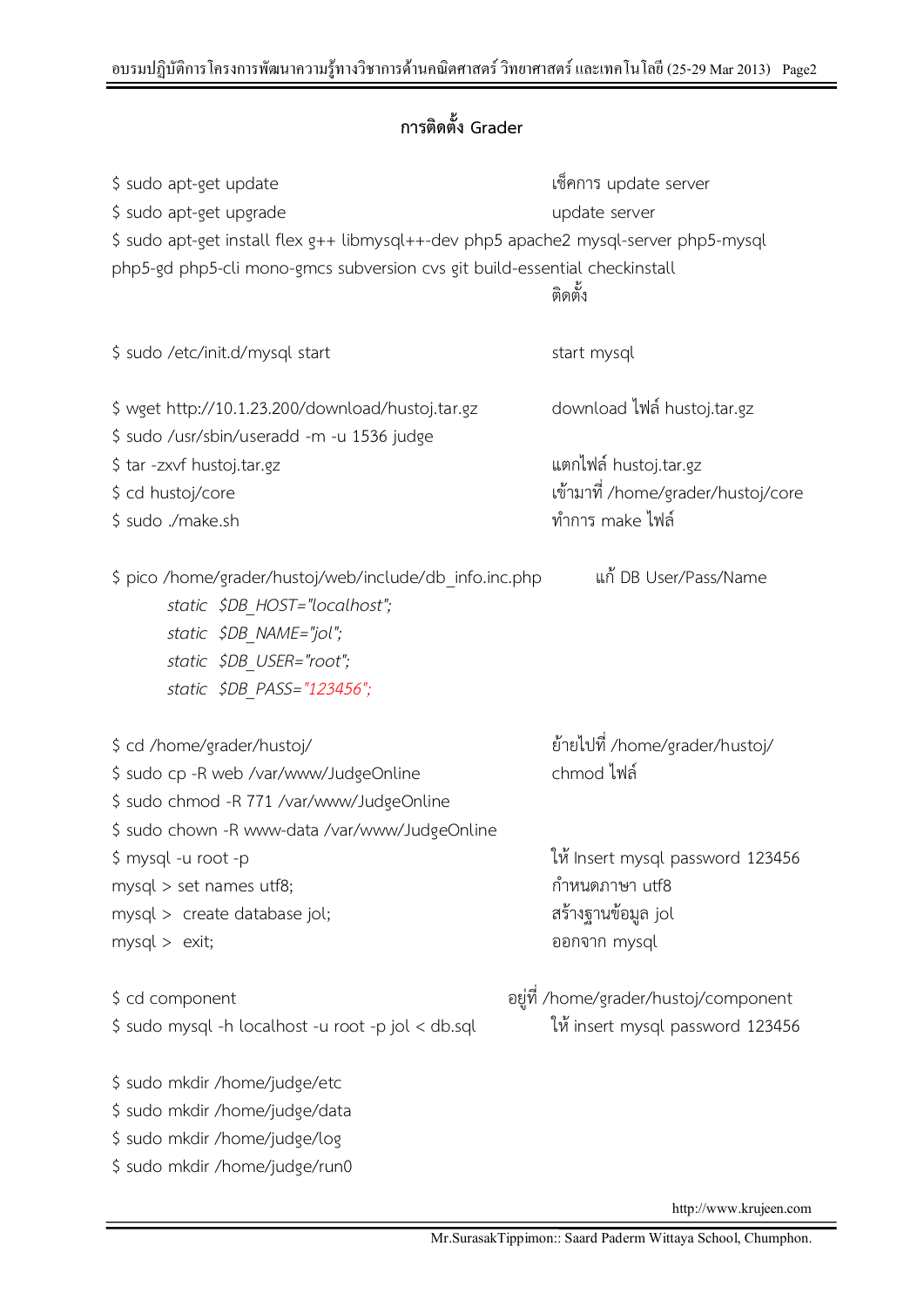\$ sudo mkdir /home/judge/run1

\$ sudo mkdir /home/judge/run2

\$ sudo mkdir /home/judge/run3

อยู่ที่ /home/grader/hustoj/component \$ sudo pico judge.conf แก้user password 123456

\$ sudo cp java0.policy judge.conf /home/judge/etc

\$ sudo chown -R judge /home/judge

\$ sudo chgrp -R www-data /home/judge/data

\$ sudo chgrp -R root /home/judge/etc /home/judge/run?

\$ sudo chmod 775 /home/judge /home/judge/data /home/judge/etc /home/judge/run?

\$ cd ~/hustoj/component ไปที่ /home/grader/hustoj/component

\$ sudo cp judged /etc/init.d/judged

\$ sudo chmod +x /etc/init.d/judged

\$ sudo ln -s /etc/init.d/judged /etc/rc3.d/S93judged

\$ sudo ln -s /etc/init.d/judged /etc/rc2.d/S93judged

\$ sudo /etc/init.d/judged start start start start judged \$ sudo /etc/init.d/apache2 restart restart restart apache2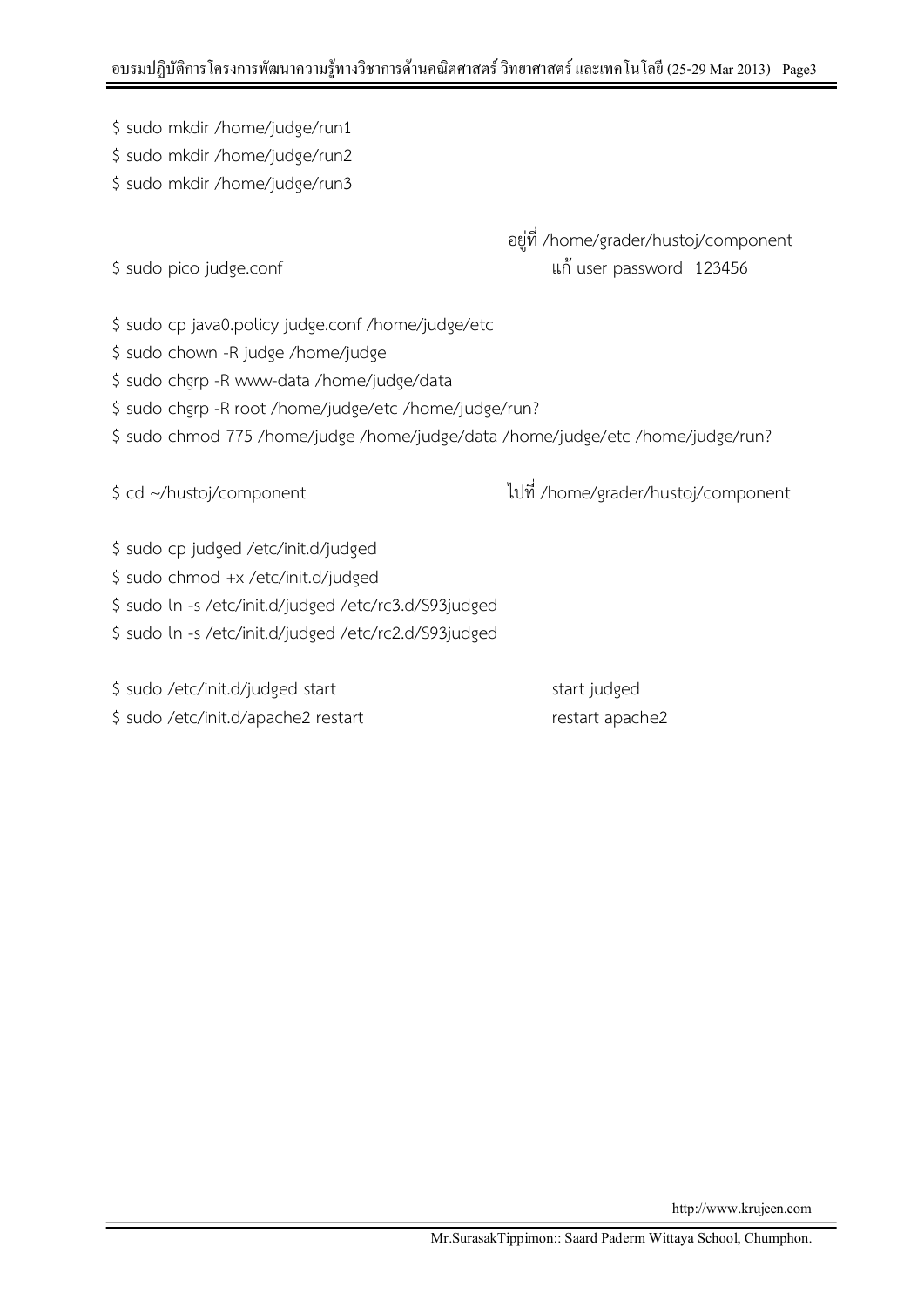go to http://ip\_address/JudgeOnline -> Register ตัวอย่ำง <http://10.1.23.142/JudgeOnline>

|                   |           | HUSTOJ                                                                        |                     |                                              |                  |                     |         |  |
|-------------------|-----------|-------------------------------------------------------------------------------|---------------------|----------------------------------------------|------------------|---------------------|---------|--|
| <del>A</del> Home | Web Board | <b>OProblemSet</b>                                                            | <b>Status</b>       | <b>alRanklist</b>                            | <b>M</b> Contest | CRecent             | OF.A.Qs |  |
|                   |           |                                                                               |                     |                                              |                  |                     |         |  |
|                   |           |                                                                               | IDE测试               |                                              |                  |                     |         |  |
| 1.0               |           |                                                                               |                     |                                              |                  |                     |         |  |
|                   |           |                                                                               |                     |                                              |                  | Submit<br><b>AC</b> |         |  |
| 0.5               |           |                                                                               |                     |                                              |                  |                     |         |  |
|                   |           |                                                                               |                     |                                              |                  |                     |         |  |
| 0.0               |           |                                                                               |                     |                                              |                  |                     |         |  |
|                   |           |                                                                               |                     |                                              |                  |                     |         |  |
|                   |           |                                                                               |                     |                                              |                  |                     |         |  |
| $-0.5$            |           |                                                                               |                     |                                              |                  |                     |         |  |
|                   |           |                                                                               |                     |                                              |                  |                     |         |  |
| -1.0              | Jan 1     | Jan 16                                                                        | Feb 1               | Feb 15                                       | Mar 1            | Mar 16              |         |  |
|                   |           | This ACM/ICPC OnlineJudge is a GPL product from hustoj                        |                     |                                              |                  |                     |         |  |
|                   |           |                                                                               | 한국어 中文 فلاسى 한국어 中文 |                                              |                  |                     |         |  |
|                   |           | Anything about the Problems, Please Contact Admin:admin <mark>33 分享到微博</mark> |                     |                                              |                  |                     |         |  |
|                   |           |                                                                               |                     | All Copyright Reserved 2010-2013 HUSTOJ TEAM |                  |                     |         |  |
|                   |           |                                                                               |                     | GPL2.0 2003-2013 HUSTOJ Project TEAM         |                  |                     |         |  |

\$ cd /home/judge/etc/ ไปที่ /home/judge/etc/

\$ sudo pico judge.conf

*OJ\_HTTP\_BASEURL=http://127.0.0.1/JudgeOnline OJ\_HTTP\_USERNAME=admin*

*OJ\_HTTP\_PASSWORD=admin* เปลี่ยน password อย่ำงน้อย 6 ตัว 123456

ให้ register ในหน้ำเว็บ โดยใช้ User ดังนี้ User : admin Password : 123456